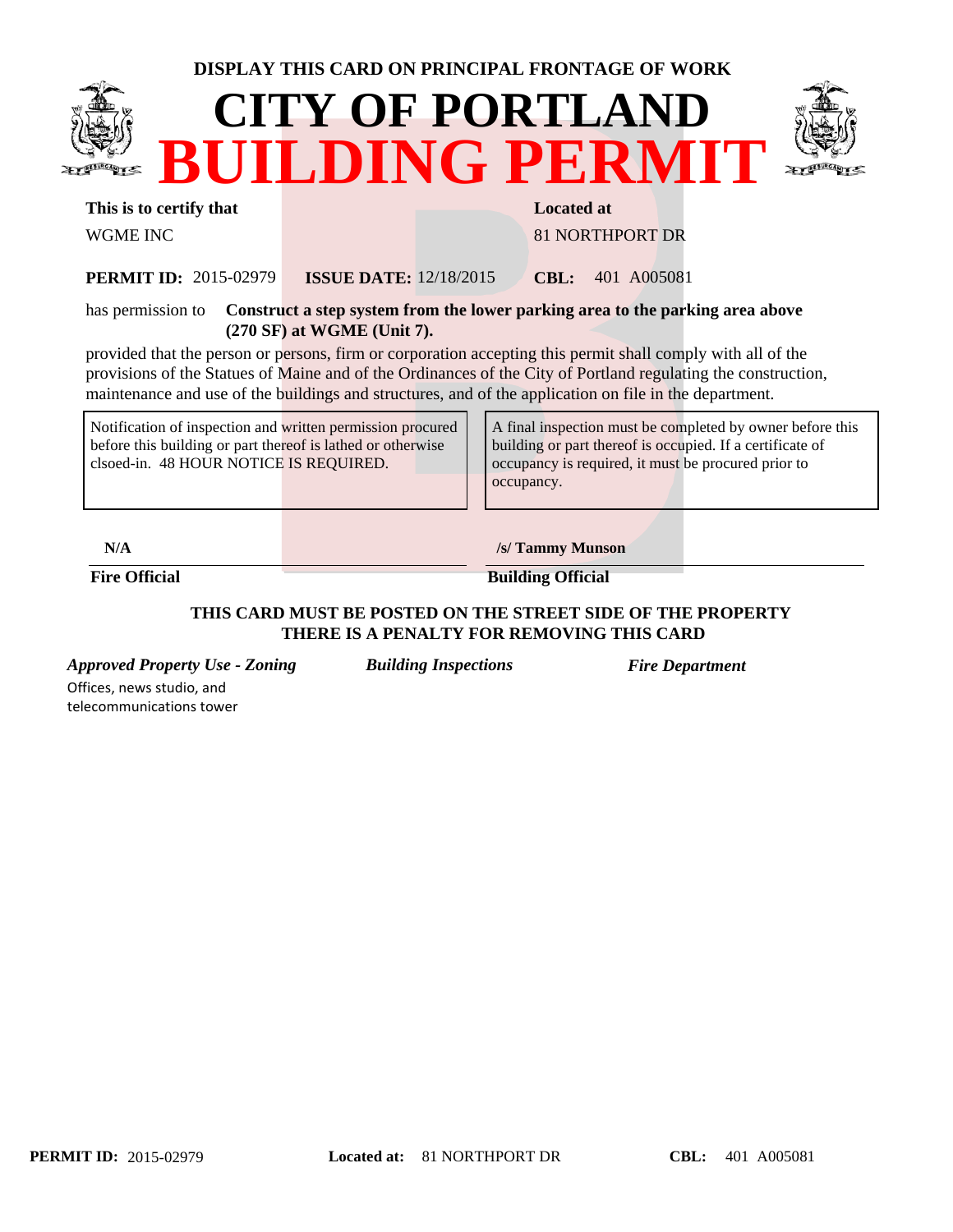## BUILDING PERMIT INSPECTION PROCEDURES Please call 874‐8703 (ONLY) or email: buildinginspections@portlandmaine.gov

## **Check the Status or Schedule an Inspection On‐Line at http://www.portlandmaine.gov/planning/permitstatus.asp**

With the issuance of this permit, the owner, builder or their designee is required to provide adequate notice to the city of Portland Inspections Services for the following inspections. Appointments must be requested 48 to 72 hours in advance of the required inspection. The inspection date will need to be confirmed by this office.

- **Please read the conditions of approval that is attached to this permit!! Contact this office if you have any questions.**
- **Permits expire in 6 months. If the project is not started or ceases for 6 months.**
- **If the inspection requirements are not followed as stated below additional fees may be incurred due to the issuance of a "Stop Work Order" and subsequent release to continue.**
- **Per Section 107.3.1 of the Maine Uniform Building and Energy Code (MUBEC). One set of printed approved stamped construction documents shall be kept at the site of work and shall be open to inspection by building officials.**

## **REQUIRED INSPECTIONS:**

Final ‐ DRC Final Inspection

The project cannot move to the next phase prior to the required inspection and approval to continue, REGARDLESS OF THE NOTICE OF CIRCUMSTANCES.

IF THE PERMIT REQUIRES A CERTIFICATE OF OCCUPANCY, IT MUST BE PAID FOR AND ISSUED TO THE OWNER OR DESIGNEE BEFORE THE SPACE MAY BE OCCUPIED.